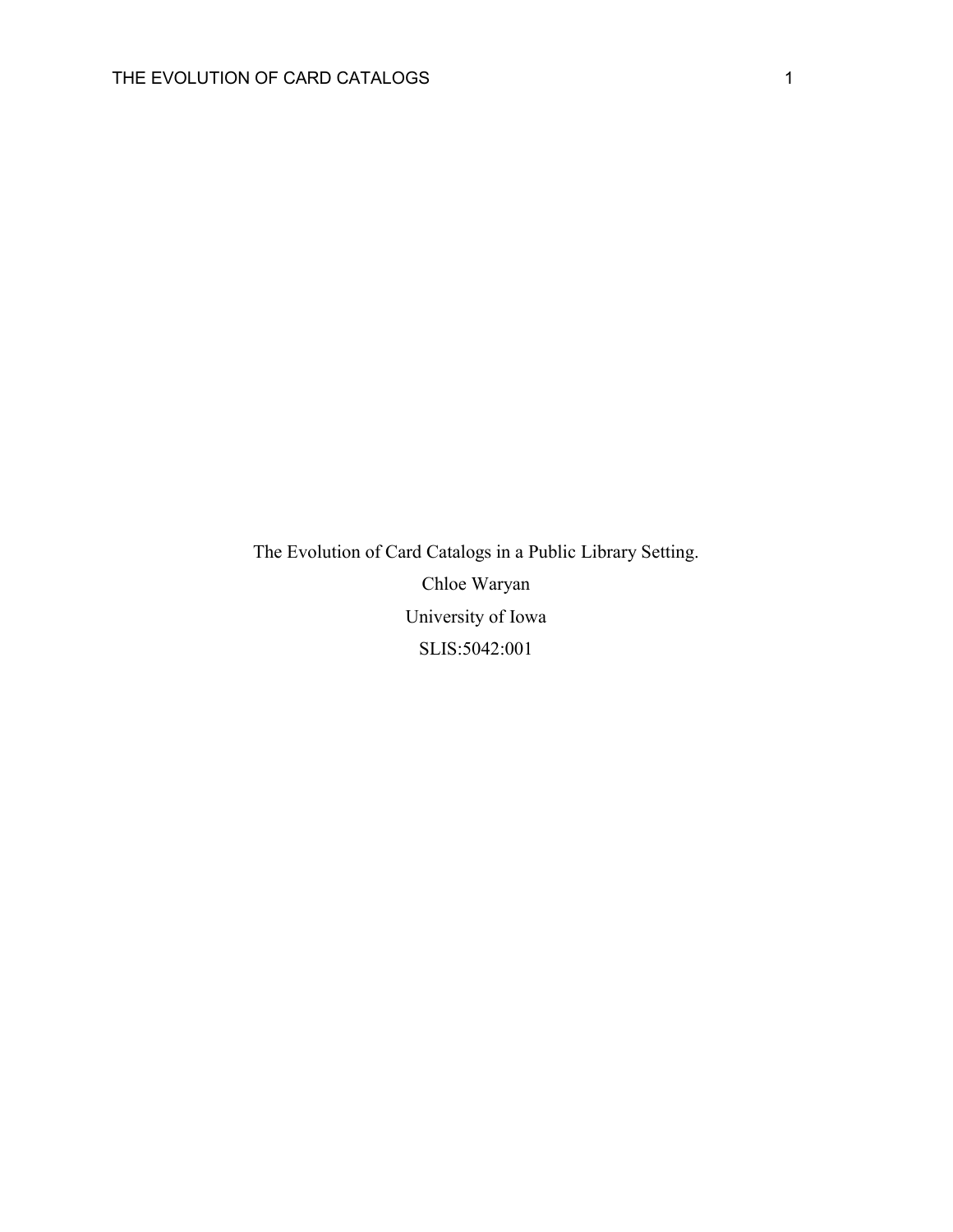# THE EVOLUTION OF CARD CATALOGS **2** 2

Public libraries use the latest technology in order to enhance user experiences, especially within the library catalog. Technology increases the accessibility of card catalogs, and each method of technology provides new modes of access. At the turn of the twentieth century, librarians switched from handwritten cards to typewritten cards, for the sake of clarity and legibility. By the 1960s, when card catalogs were printed on microfilm, libraries prioritized speed and efficiency. In the 1990s, public library websites began providing their catalogs online in order to help patrons better navigate the library's collection on their personal computers, learn how to find resources independently, and access the catalog from any internet connection. Once libraries adopted online catalogs in the 2000s, ebooks and open public access catalogs became factors for catalog accessibility as well. For example, present-day Eastern Iowa public libraries display their catalogs in varied ways so that their specific communities may easily access them. Clarity and consistency are of the utmost importance throughout history, when it comes to the library's purpose of accessibility in their catalogs.

Providing consistent services in catalogs was fairly new in the early 1900s. Librarians had previously been handwriting their cards, but with the invention of the typewriter, they transitioned to typing their cards. Because each typewriter had a distinct style, librarians talked amongst themselves through the librarian magazine *Library Journal*, to debate which typewriter provided the best results. The column "Typewriters in Libraries" featured a series of short essays, written month to month during the spring of 1900, discussing the use of typewriters in libraries. In the March essay, Willis Stetson of the New Haven Public Library raised the question of whether card catalogs should be written on typewriters or not, and if so, which typewriter works best. The second essay, written in April by F. M. Crunden from the St. Louis Public Library, responded by relaying their experiments with the Hammond brand and the Remington brand. Crunden concluded that the Remington was the best for printing cards. The essay written in May by Minnie Oakley passed on years of wisdom, for her business at the Wisconsin State Historical Library in Madison has been experimenting on this topic for years. Wisconsin State was looking for strong type bars and a clear cut impression. They too decided on the Remington, though both the Smith-Premier and Densmore were close seconds. "Our typewritten card catalog has given so much satisfaction on account of its legibility and uniformity, together with the economy of time in its preparation that we would not willingly return to pen-written cards,"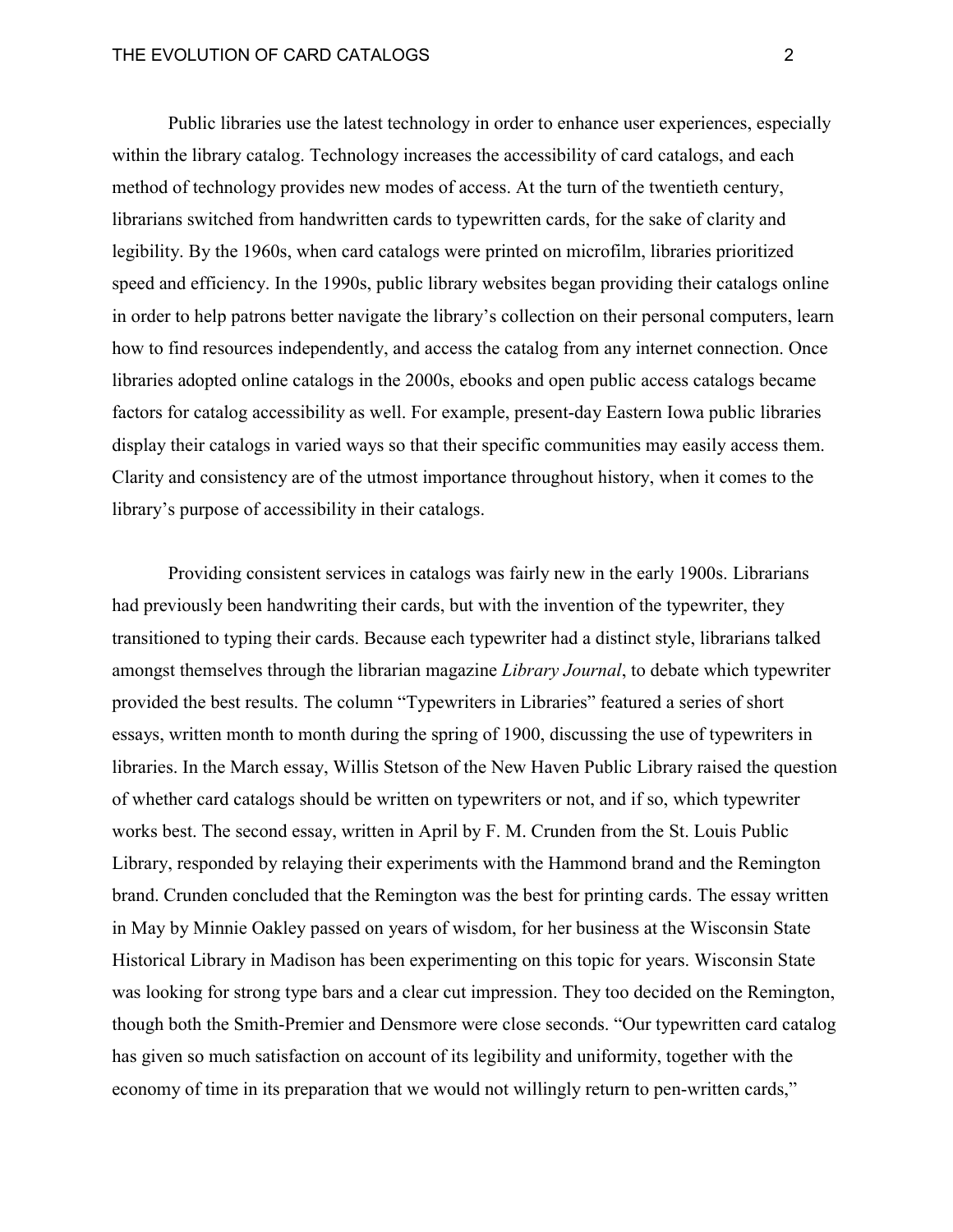Oakley concluded. Finally, the essay from June written by E. P. Van Duzee at the Grosvenor Library defended the ribbon-less Williams typewriter. However, they used the Smith-Premier typewriter for the Medical Department because it is a lot neater than the Williams.

Three main technologies are examined here: the various brands of typewriter, the method of putting information on a card in a card catalog, and the action of writing to a monthly magazine. It is notable that many different libraries weighed in on this subject, to compare and contrast ideas from throughout the country. Of course, it was not as instantaneous as Twitter, but the fact that people were swapping ideas with strangers in a virtual public forum, even at the turn of the century, was remarkable. As for choosing the typewriter brand, it seemed to all comes down to priorities. Some of the libraries wanted a card catalog that looked neat, some just wanted consistency amongst the cards, some favored legibility the most, and some just wanted a typewriter without a ribbon. All of these librarians agreed that they could not consistently produce a neat, legible card when writing by hand. Even though changes in the library often prompt some hesitance from the librarians, few librarians offered much resistance to making the change to typewritten cards. In later issues of *Library Journal*, ads for the Remington typewriter began popping up, so that seemed to be the librarian's top choice,(or the company with the biggest advertising budget and a smart marketing team).

Marketing ads for microfilm soon joined the ads for typewriters. Microfilm was first used during World War II because it could retain and protect information very well. It continued to be useful to librarians when they found that the materials on their shelves were getting damaged easily. The reels of microfilm cut preservation costs too. However, there was a negative sideeffect of microfilm use in the library. The viewing equipment was expensive and only one person could use it at a time. This was acceptable for patrons who wanted to read old newsprint or access local history, but if librarians had to look through microfilm viewing equipment to simply see the card catalog, retrieval was near impossible. Some solutions included using microfiche (a sheet of film that splices different pieces of microfilm together to get more content on one page) or aperture cards, which were mostly used for engineering. In the 1966 article "Microfilm Uses and Products for Libraries," Richard Laud proposed the solution of using an aperture card containing microfilm images, a technique adopted by the Department of Defense. Laud then discussed how some libraries have been using microfilm to duplicate their cards for easier printing. Laud recommended sending the cards that need to be copied to his business, General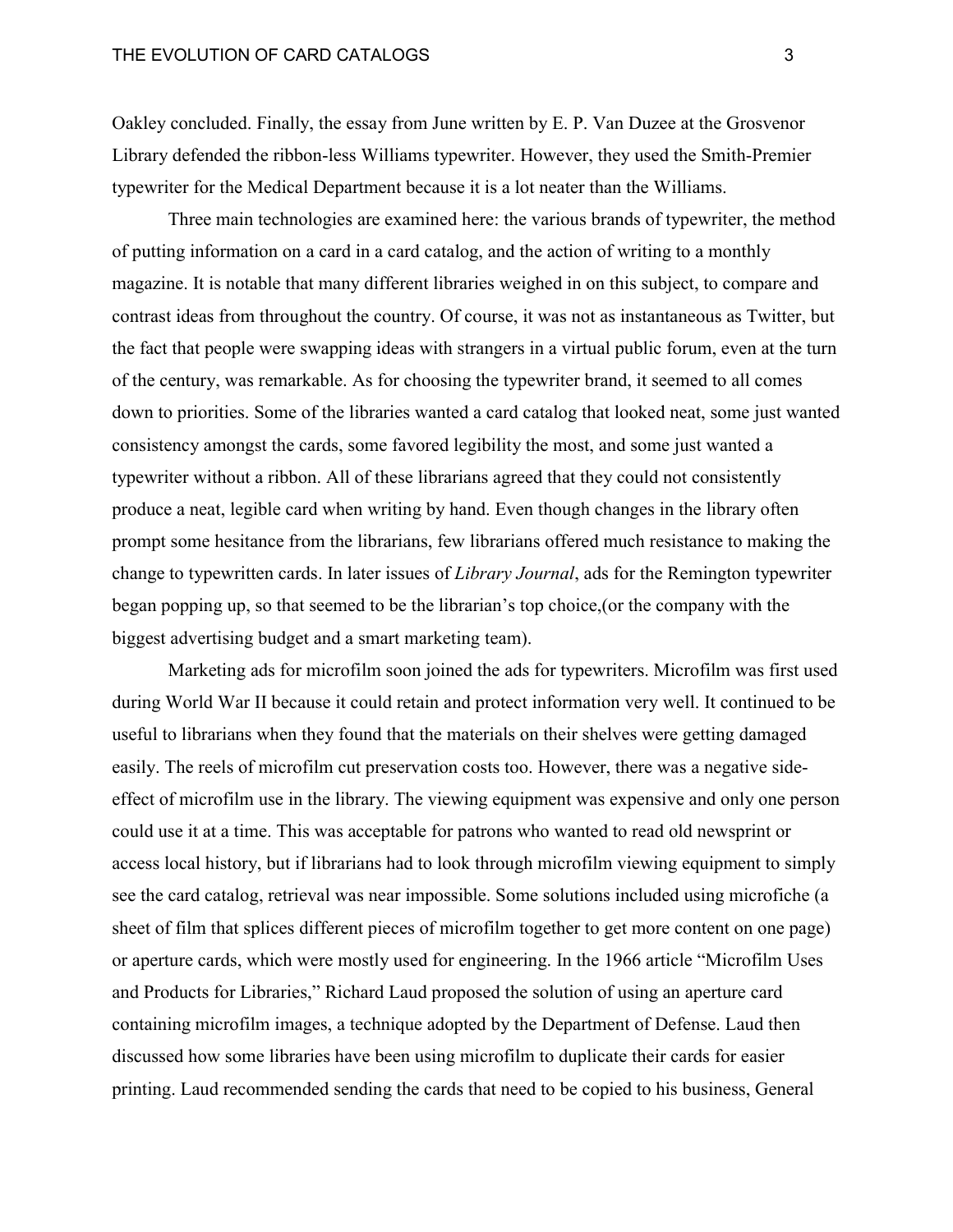# THE EVOLUTION OF CARD CATALOGS 4

Microfilm Company, where they could be copied for cheap. The Library of Congress, who had already been using microfilm in preservation efforts, had special sized cards at General Microfilm Company and Laud recommended that librarians should get that size for the sake of consistency. The chief librarian of the Boston Public Library, John M. Carroll, was the person who came up with this system.

Though this technique might have worked for Carroll's library, it did not work for all libraries. Richard Laud was the president of the General Microfilm Company in Cambridge Massachusetts, so it was clear that he was writing to describe different scenarios in which librarians could use microfilm in their daily practice from a business perspective. Librarians liked using microfilm to preserve historical information and documents at the public library, but Laud's argument that microfilm would outlive books did not seem to be a consistent sentiment. In the article, Laud even talked about how patrons caused damage to the microfilm. How was this a better preservation technique than print on cardstock? Card catalogs going beyond typewriters was an idea ahead of its time. It was true that duplicating cards was much quicker than copying by hand. However, Laud's idea was to ship the cards to his business, so that they could duplicate the cards for the libraries. This was not a practical method in a busy public library, unless libraries wanted a lot of cards at once and could wait a few days for the duplication process to finish. Typewriters were still being used to type card catalogs and though library professionals were looking for a faster way to type their cards in order to save time, they did not universally settle on a faster method until the invention of the personal computer.

By the end of the 1990s, personal computers were being used in so many ways for the public library. According to Roy Tennant's *Library Journal* article from 1999, "User Interface Design: Some Guiding Principles," the only technological change in libraries for the past century were changing from handwritten card catalogs to typewritten card catalogs. Catalogs and methods of search and retrieval varied from library to library, but by the late nineties, most of them were completely digitized. Technical services staff were prepared to constantly edit the catalog and the website, updating as technology changed and as the library learned what worked and what did not. The guiding principles that Tennant gives are: elements must have a purpose, be consistent, be efficient, support multiple users and communicate with them, ask for help when needed, choose labels wisely, keep it simple, and make changes when needed. He recommended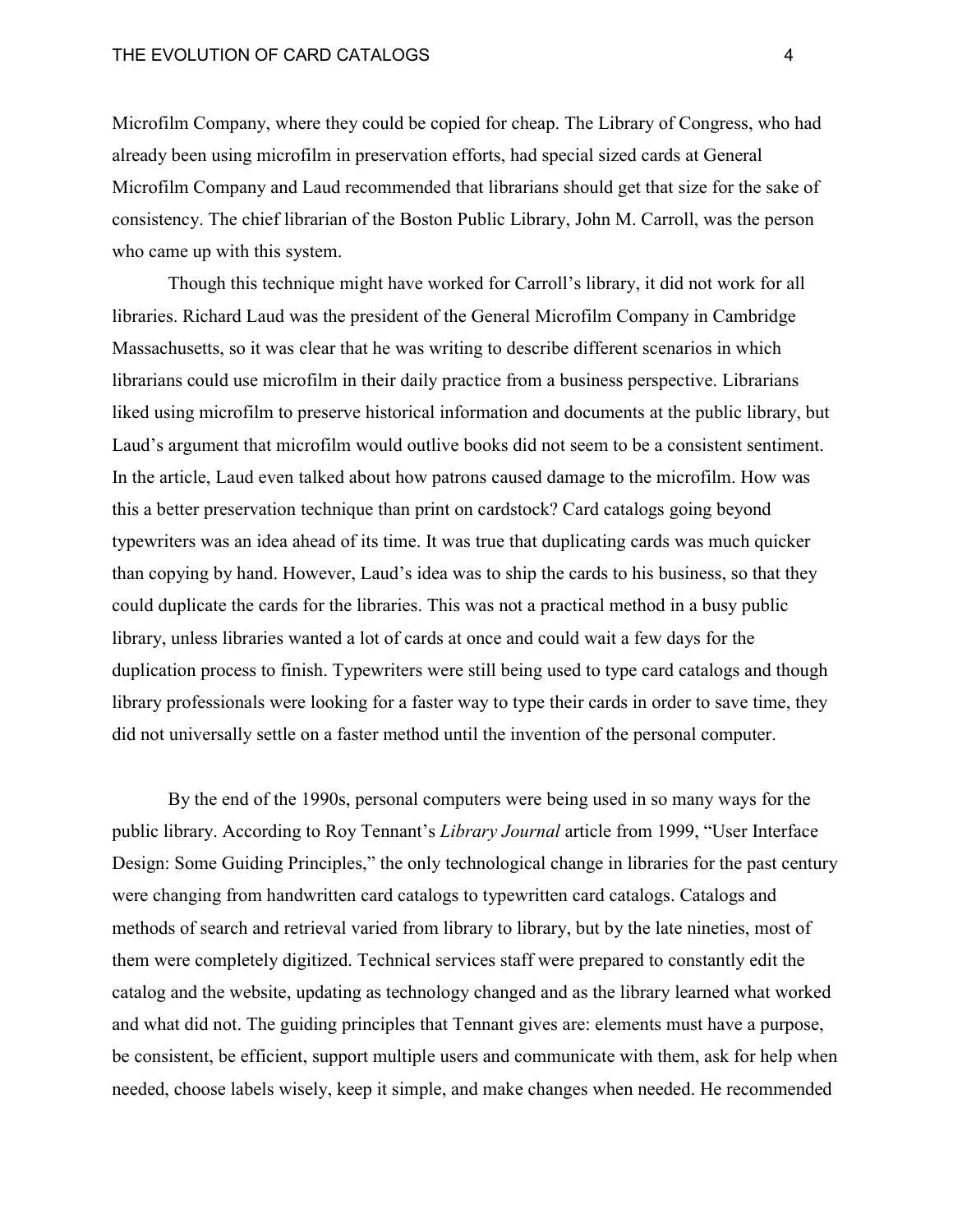looking at other websites for inspiration, and praised the Multnomah County Library website for their straightforward layout and pleasing color scheme. He also described University of California as an example of a site that presented a lot of information but did not leave the user feeling overwhelmed.

Tennant's guiding principles for librarians were useful, but some of them seem like common sense. Having a clear user interface meant easier navigation, which is what librarians wanted, even back in 1900 when they were still using a typewriter. All libraries wanted to provide accessibility to their resources, and libraries could not provide this support if users could not navigate through their catalog. Perhaps technical services staff were not hired based on their extensive knowledge of web design, and that people with almost no experience designing were left with the task of designing their library's website. It seemed like some of Tennant's guiding principles fit into each other as well. For example, the principle "keep it simple" seemed to fit with both "efficiency" and "consistency." When Tennant talked about user interface design, he meant the relationship between practicality and appearance. It was interesting to see that elements and labels have their own guiding principles. In this article, labels were defined in reference to user groups within the catalog, like "young adult" or "nonfiction." Elements referred more to graphics and tabs, like icons and photos that could clutter up a home screen. Tennant's statement about how the only technological change in libraries in the past century was the move from handwritten to typewritten catalog cards seems like a generalization and false. As seen in Richard Laud's article referenced above, libraries have tried numerous methods to better organize and print their catalog in order for easy information retrieval. The experimentation with technological changes in computerized catalog organization had a large impact on public libraries.

The computerized card catalog may not only appeal to those in search of information. In 1994, author Nicholson Baker published an article about irreplaceable library card catalogs in *The New Yorker*, focusing on how printed card catalogs lose the endearing notations of individual cards written by librarians. While librarians might have prioritized efficiency in cataloguing over quaint handiwork, Baker was correct in that online catalogs do not provide the same charming aesthetic that a handwritten card might have provided. In his 2006 article "Baker's Smudges," author Stanley Wilder investigated how online catalogs may retain the notations and fingerprints of card catalogs past. The indicators of use that was once ink blotches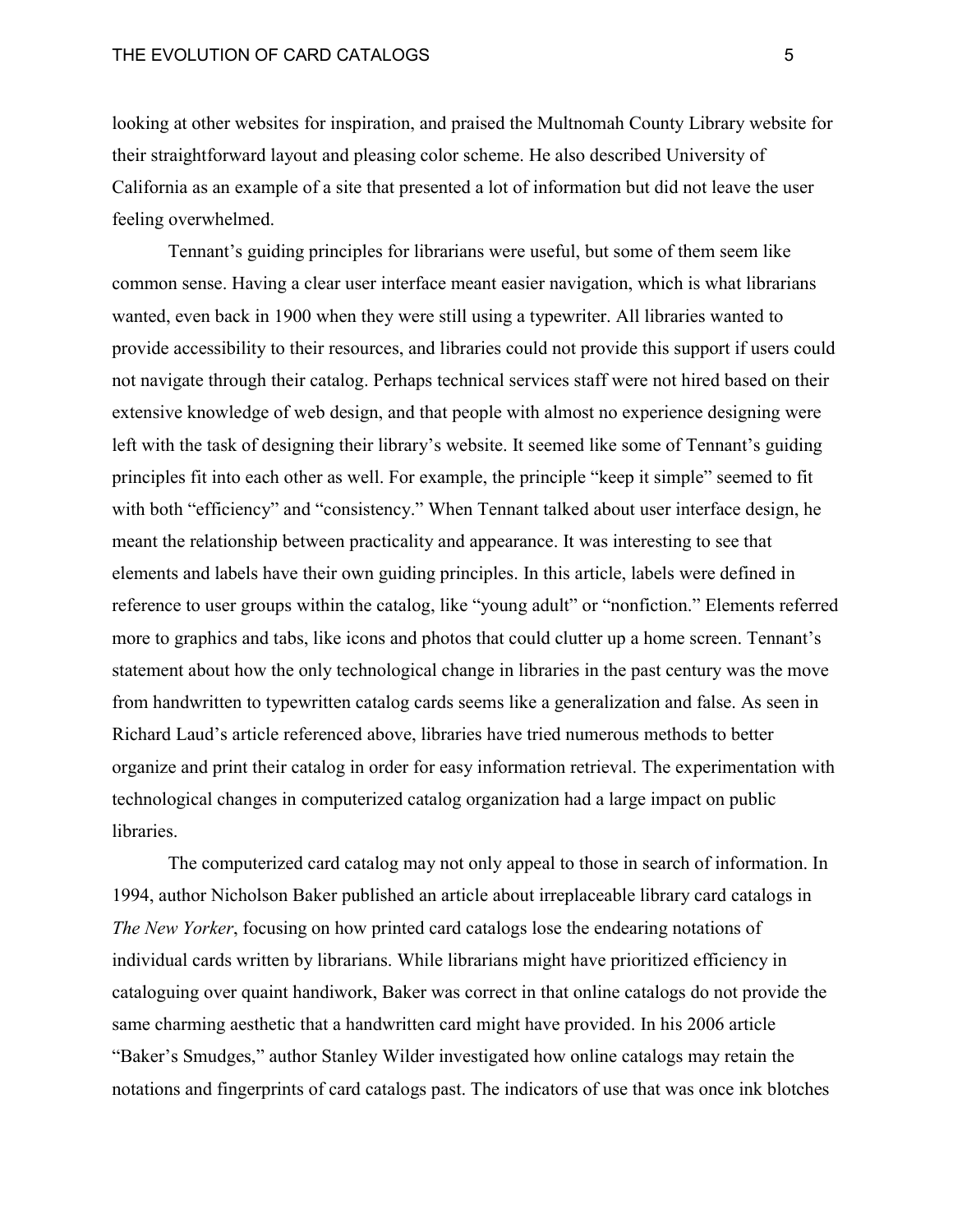# THE EVOLUTION OF CARD CATALOGS 6

is now recognized in Amazon's "customers who bought this book also bought" feature. But how was this recognized on library websites or integrated library systems (ILS) specifically? One example was University of Rochester's extensible Catalog (XC) project, in which the open source catalog used MARC records and showed relationships amongst other resources with similar MARC records. It also incorporated user feedback into the design as well. Even more in tune with the old-school charm was Ann Arbor District Library's online catalog, which featured links to images of their old catalog cards, complete with notations and wear. Online users could also edit and add their own annotations to the virtual card.

Virtual catalogs did provide greater consistency and legibility in their information, yet Baker was correct. The aesthetic of the card catalogs had been lost as technology shifted. The Ann Arbor District Library's idea of preserving the card catalogs on the actual digital catalog alongside the digitized information of the resources not only preserved charm but preserved history. However, as years go on and librarians weed items out of their collections, most resources might not have a "card" to go along with their digital information. Also, the cards listed on the website were typewritten cards with handwritten notations. Handwritten cards were not even represented and therefore, most likely, lost. That is why catalogs that allowed for user feedback and collaboration, like the eXtensible Catalog (XC) project, was the closest thing to a notation on a handwritten card catalog during the early 2000s.

By 2010, the online catalog had quickly adapted and integrated into the culture of the library. ILSs were used as the core business management processor, which could display catalogs and other website materials to both staff and patrons. ILSs were different from catalogs themselves. The ILS created a template through which the catalog could be accessed online. Most of the catalogs available through an ILS were open public access catalogs (OPAC), for their uniformity was professional and standard. However, the emergence of discovery layers, a new software component, had become the style. Discovery layers allowed users to search for information in a way that mimicked keyword searches, the searching style used most frequently on the internet. In the "Taking Issues" column in *Reference & Users Service Quarterly* (2014), Rory Litwin and Dianne Cmor debated the question "Should We Retire the Catalog?" Cmor argued that using both OPACs and discovery layers were a waste of money and that public libraries should be able to choose only one option. Litwin argued that the OPAC provided reliable services for those who wish to use advanced search settings. The two authors agreed on a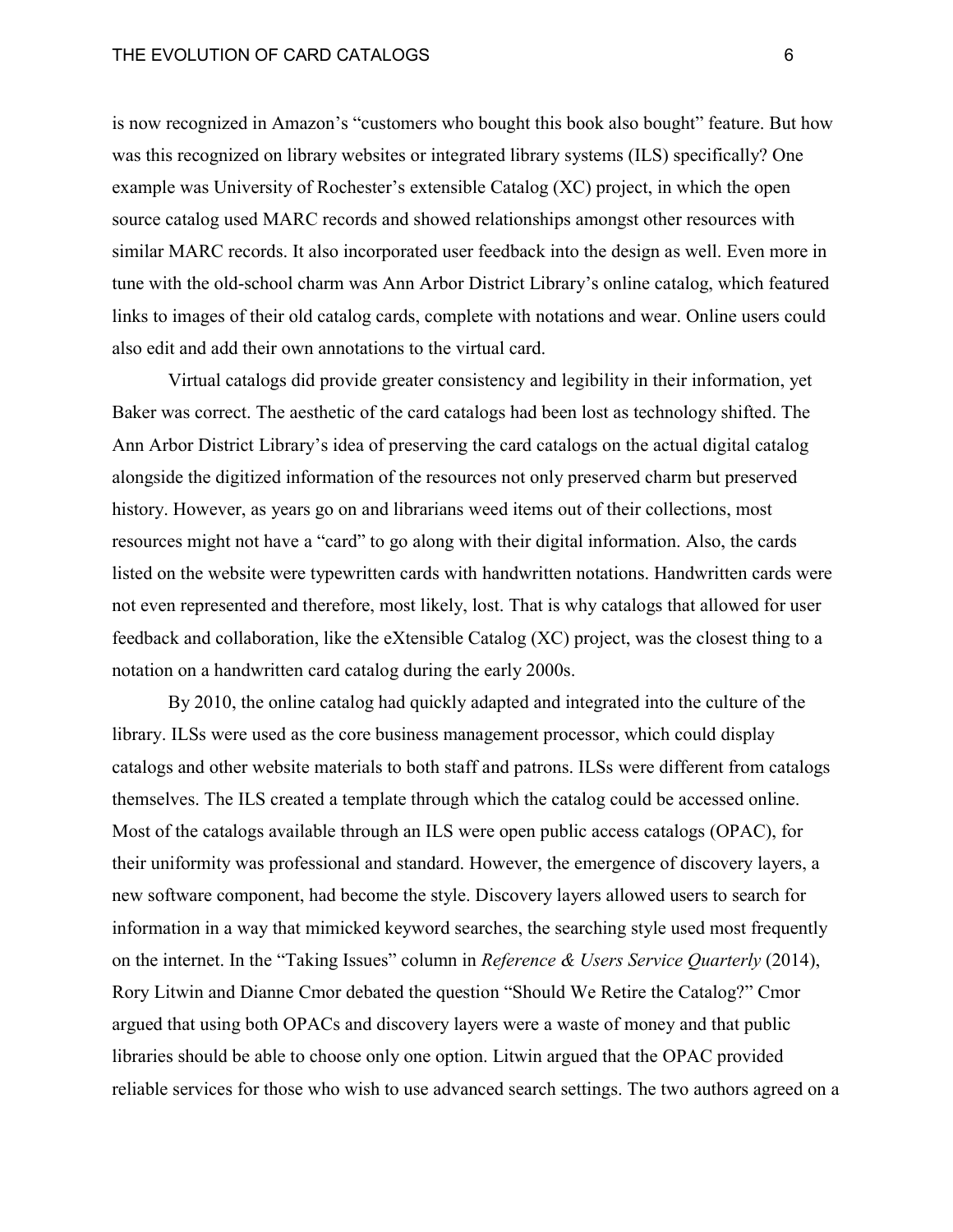# THE EVOLUTION OF CARD CATALOGS **7** THE EVOLUTION OF CARD CATALOGS

few points. They both said that when deciding which catalog system to use, the librarian must ask the question, "who is the user?" Both authors also agreed that there has to be serious modifications to both the OPAC and the discovery layer. For instance, patrons often use advanced searches (a component of OPACs) improperly. Even though the functions are being used improperly, the OPAC must account for this specific type of usage. They both agreed that the OPAC was good for research libraries, reference librarians, or other instances in which the terms may be highly specialized.

Litwin, an academic librarian himself, seemed biased towards specialized researchers and academic libraries, though he made valid points. Just because people were used to casually searching on Google does not mean that they were not smart enough to use a more advanced search engine offered by an OPAC. Cmor acknowledged that discovery systems have issues they must work out, such as options for precision searching, or better relationships between vendors. However, she had a good argument when she stated that discovery layers appealed to those who use keyword searching, which is everyone who uses Google. Therefore, discovery layers (in theory) could serve a large amount of people rather than just an elite few. Both authors were trying to appease their users. While Litwin was thinking specifically, Cmor was thinking generally and financially. This showed that there are several tactics when planning to purchase a cataloging system, and that librarians must think of their specific community or make it universally acceptable to all.

Finding the perfect cataloging system for the materials in your library is one thing, and finding the right system for your ebooks and audiobooks is another. In the *Library Journal* article "First Read*"* by Matt Enis, the New York Public Library created the ReadersFirst coalition in 2012. ReadersFirst worked specifically with ebook catalog systems to advocate for accessibility. By 2012, more than 300 public library systems were participating across North America. One of their projects was to test out and rate ebook systems for accessibility. The top three ebook catalogs (Overdrive, 3M, and Baker & Taylor) were scored and rated out of a possible 100 points. Overdrive received an 85, 3M received an 84, and Baker & Taylor received an 80. Overdrive and 3M scored well because they have application programming interfaces (API), which allows for the user to discover ebooks without navigating away from the library's OPAC. Users responded very intensely that easy navigation was highly important to their library ebook catalog experience. Enis concluded by saying that OPAC and ebook catalog integration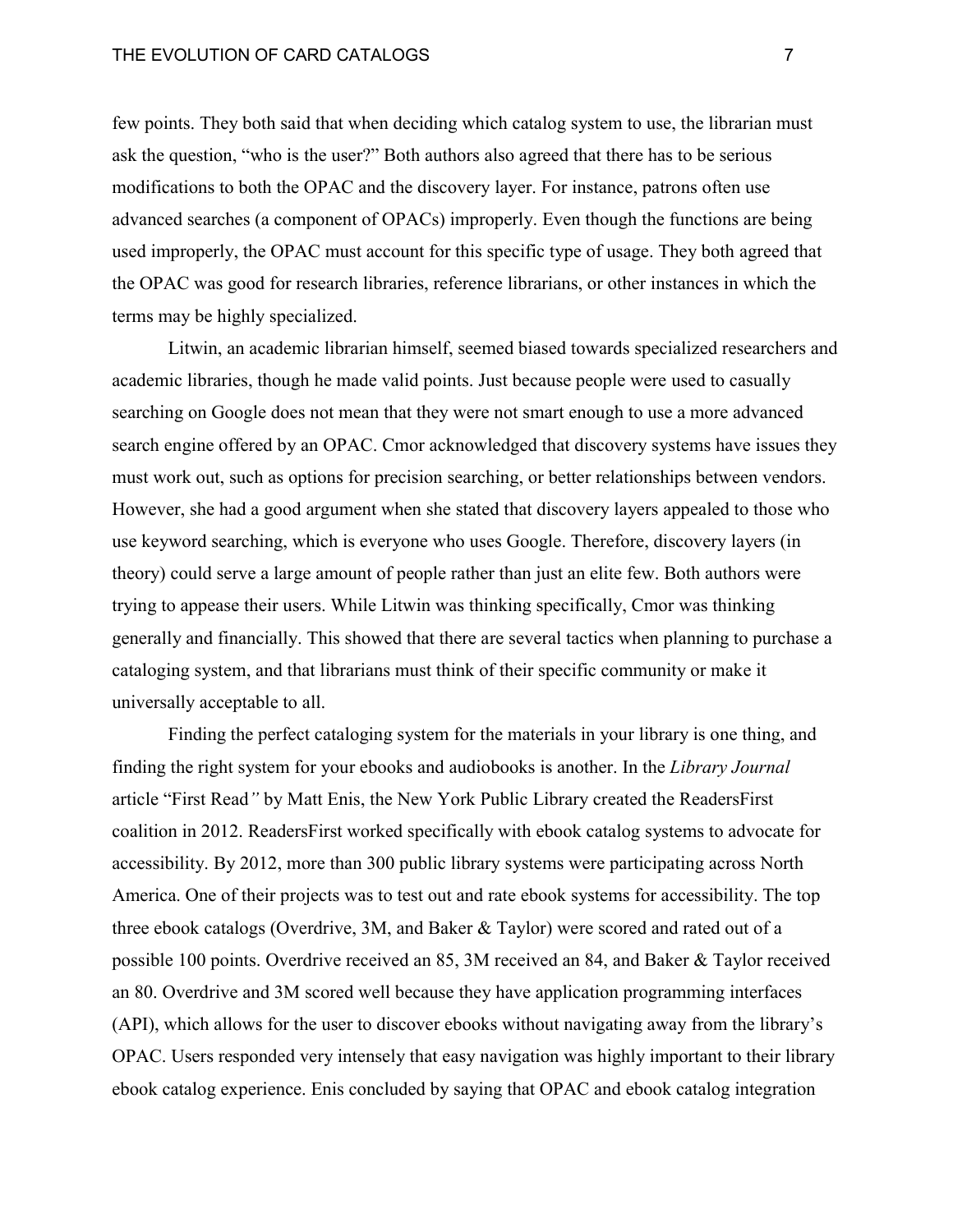# THE EVOLUTION OF CARD CATALOGS AND RESIDENCE ASSESSED.

was becoming more and more possible with advanced technology, especially since OPACs like Polaris are partnering with ebook catalogs like 3M. Because of ReadersFirst's size and scope, this coalition could be the people to persuade *all* ebook catalogs to create APIs for their system in order to integrate OPACs and ebook catalogs.

Overdrive and 3M ranked higher in the ReadersFirst user accessibility survey because they had APIs, which allowed them to link to specific OPACs. However, 3M can only be linked to the Polaris (OPAC), which is limiting to public libraries who may already use an OPAC other than Polaris. Therefore, Overdrive was the front-runner in both user accessibility (scoring an 85/100 by the ReadersFirst coalition) and versatility in pairing with existing OPACs. Just like the transition from handwritten cards to a typewritten cards, taking a moment to adjust to a separate cataloging method required a coalition of people coming together to demand accessibility, consistency, and standards in ebook catalogs across North American public libraries. ReadersFirst was formed not by writing into a magazine every week like the "Typewriters in Libraries" column from the early 1900s, but this coalition crystallized from connections on the internet. Ebooks were still fairly new in 2012. Perhaps they were too new to predict if they were going to be a new addition to the catalog or a threat to libraries as a whole. Public libraries believed that by integrating their catalogs, they were really integrating ebooks into the wide range of the resources that the public library has to offer.

Online library catalogs must offer much more than ebooks in order to serve everyone who wants to use the library. In 2016, *American Libraries* published an article by Meredith Farkas titled "Accessibility Matters," which discussed providing online library service to users who have disabilities. In this article, Farkas discussed different ways web designers create a catalog to help those who have a disability. Making the website accessible to screen readers, a software application that converts words into speech, was one approach. Captioning videos was another approach. According to Farkas, in the mid 2000s, library online catalog design was controlled by a small number of people who did not factor in users who may have a disability. Farkas argued that we now have the technology to help those users. She advocated for libraries to team up with community organizations who represent Disabilities Services before purchasing a new software or program for the library website. The community organization can then test the system to see if it is accessible or not, before the library purchases it. Farkas also stated that libraries may think that they do not have a choice when they purchase already-created ILSs and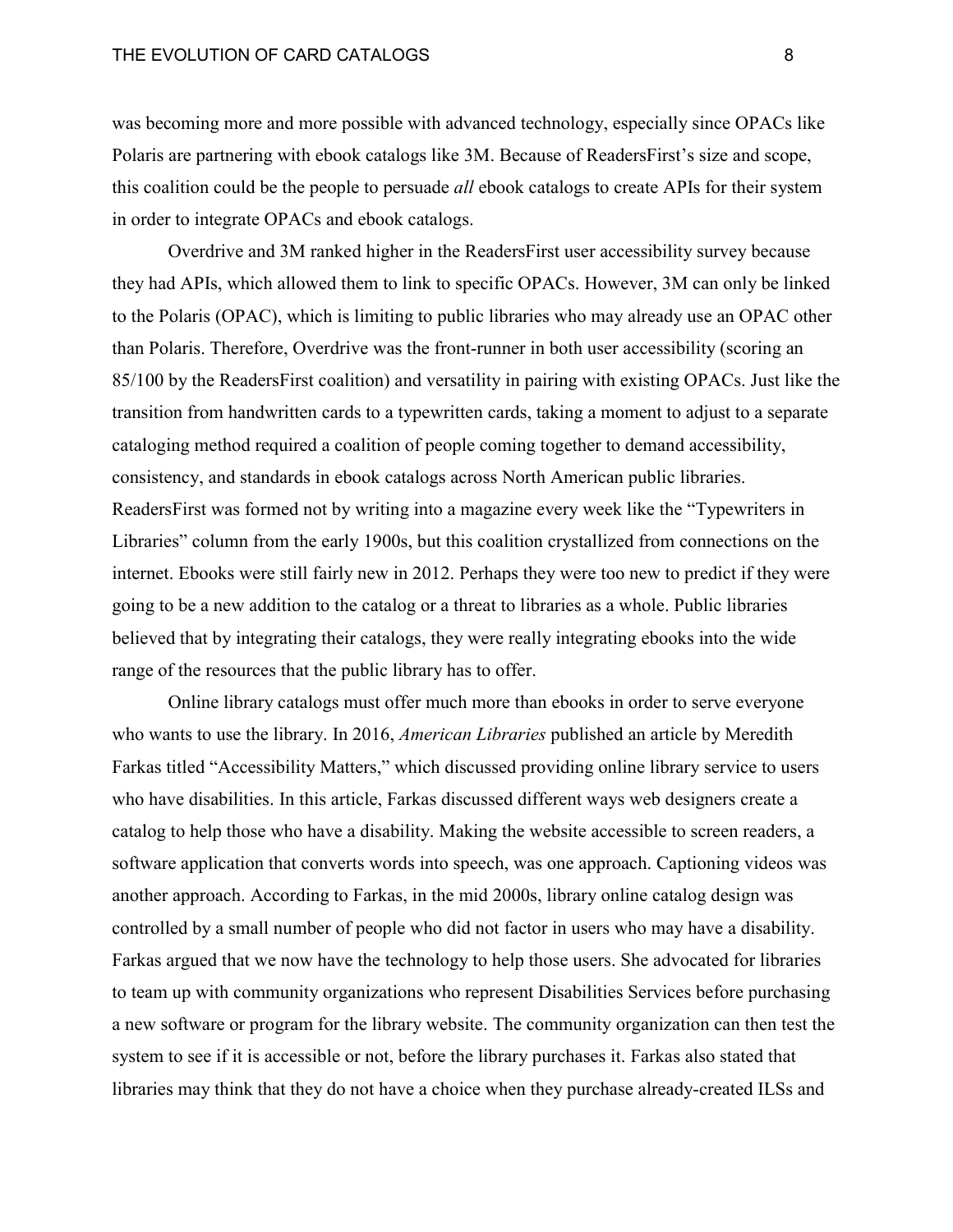OPACs from vendors, but that is not true. Libraries can refuse to buy from vendors because of their lack of accommodation to people with disabilities. However, that method does not work until more libraries follow suit. "Accessibility isn't just a nice thing to do," Farkas stated, "it's the law."

Farkas is right: it is a legal requirement for libraries to comply with the Americans with Disabilities Act (ADA). Therefore, accessibility should be framed in library rhetoric not as a "value" but as a mandatory requirement. Farkas wrote mostly about users who are visually or hearing impaired, yet there are people with different disabilities who access the library's catalog as well. Farkas also mentioned how subject headings and page titles should be accessible to all. This was different from Roy Tennant's argument in which he argued for a clear user interface to help navigation, while Farkas advocated for a clear user interface to accommodate other technological devices like screen readers. Farkas argued that the catalog should accommodate a screen reading device, a Braille translating device, and a mobile phone. Farkas was right to call for standards and consistency amongst libraries, and she was right when she said that refusing to buy from vendors who do not comply to the ADA will only work if more libraries follow suit.

Are libraries nowadays adapting to the current technology to bring catalog standards and accessibility? We have learned about cataloging history from the past hundred years, but we have not discussed what libraries are doing in the present. Results found in a series of interviews with the library directors of five Iowa libraries (Iowa City Public Library, North Liberty Community Library, Kalona Public Library, West Liberty Public Library, and Cedar Rapids Public Library), catalogs are used for a variety of purposes, and yet there are still some surprising similarities.

Knowing your community is an important factor when building your catalog. Libraries like Kalona Public Library and West Liberty Public Library serve have specific communities that differ from the other public libraries. Kalona, Iowa (population 2,300) has a large Amish and Mennonite population. The Amish patrons, who do not normally use computers because of their religious beliefs, like to receive help from a librarian when searching the catalog. "What we do with our Amish patrons is search in the catalog, with them next to me, so we can try to get the best answer to their question," stated library director Anne Skaden. "They'll look on the screen to see if it's what they're looking for. Most often, they will come in with the title of a specific book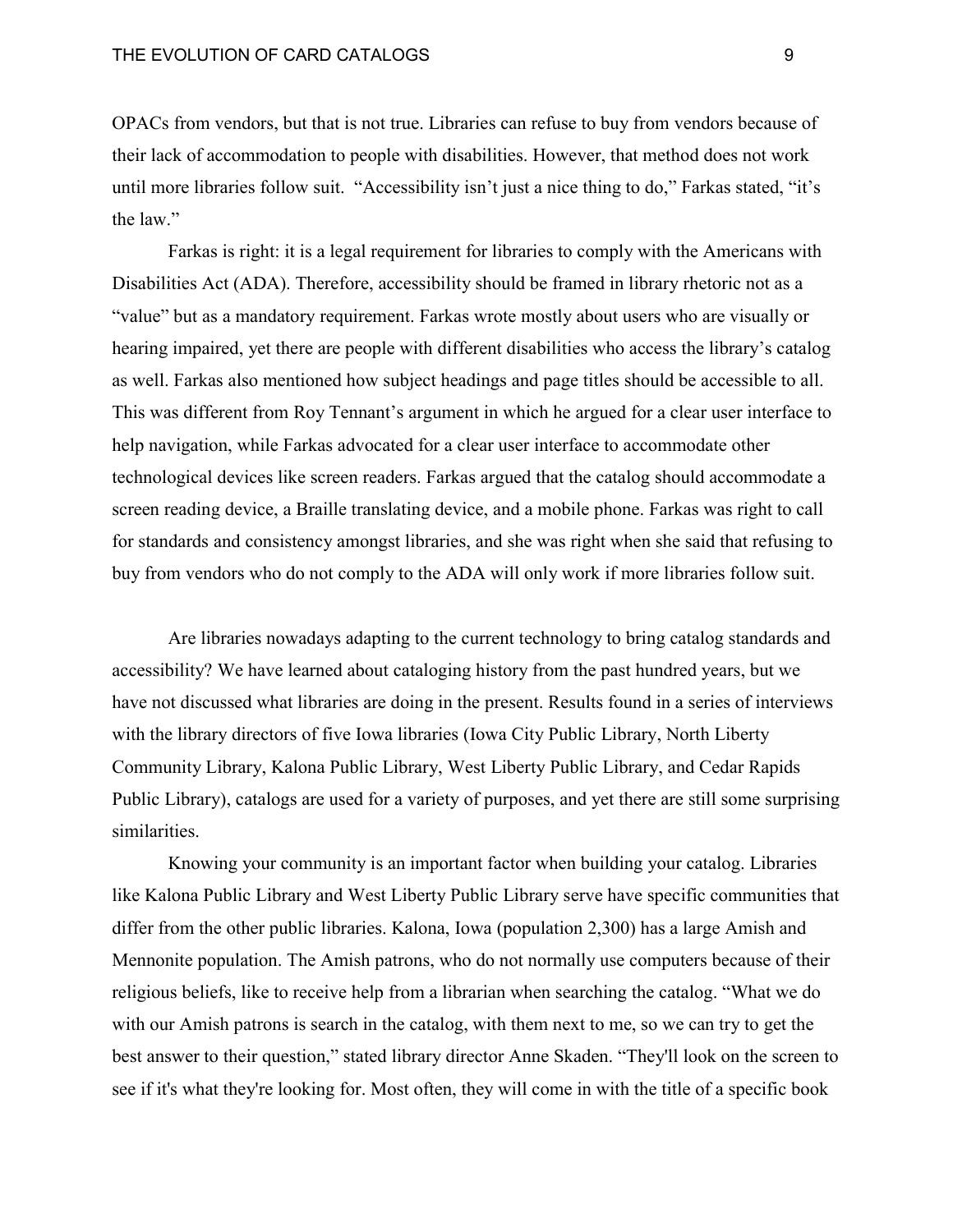# THE EVOLUTION OF CARD CATALOGS **100 CM CONTACT CONTROL**

they saw in a catalog or magazine. We rarely own the book… so we interlibrary loan the book for them, then send them a postcard to let them know we received the book." Kalona Public Library is one of the only libraries in the area that still purchases (and consults) an encyclopedia in book format. They recently purchased a set of 2017 *World Book* encyclopedias. "It's a good thing," Skaden said defending her choice to purchase this material, "Last week it was the only place I could find current [non-computer] information… about Liberia. A student in one of the conservative schools needed it for a school report. So you can see we go back and forth depending on the patron."

West Liberty Public Library (population: 5,000) has a different community to serve. Their population is 56% Hispanic, mostly third, fourth, or even fifth generation immigrants from Mexico. Therefore, 25% of the collection at West Liberty Public Library is solely Spanish language material. Library director Jeannette McMahon takes annual trips to Mexico and Spain to buy books, funded by a grant from the American Library Association. But is the catalog in Spanish and English? "It used to be," McMahon said, "The subject headings are in English, but Spanish books are in the Spanish [language] section." She said that her Spanish-speaking patrons "know where to go," in the catalog to find what they need.

Librarians take these patrons' needs into account when choosing a catalog system as well as an integrated library system. The five libraries use different integrated library systems to help catalog their material online, such as Bibliocommons, Innovative Interfaces, and SirsiDynix. Cedar Rapids and North Liberty Public Libraries claimed to be using the top ILS in America, yet they use different systems. Cedar Rapids uses SirsiDynix Enterprise and North Liberty uses Polaris from Innovative Interfaces. Using the ILS Innovative Interfaces, the Iowa City Public Library (ICPL) recently made the switch from Catalog Classic to Catalog Pro (Encore). Catalog Classic is an indexed-based search, while Catalog Pro is a keyword search. "We moved away from Catalog Classic because we didn't want to catalog records with two different catalogs in mind," said Anne Mangano, the collections services coordinator, "But the most important reason was that the vendor no longer supported Catalog Classic. There was never going to be an update for it, no new features... Why were we investing so much time and energy for a catalog that had no future?"

In spite of the differences in library cataloging systems, all of the libraries use Overdrive system for ebooks and audiobooks and Zinio for magazines. Iowa City Public Library and North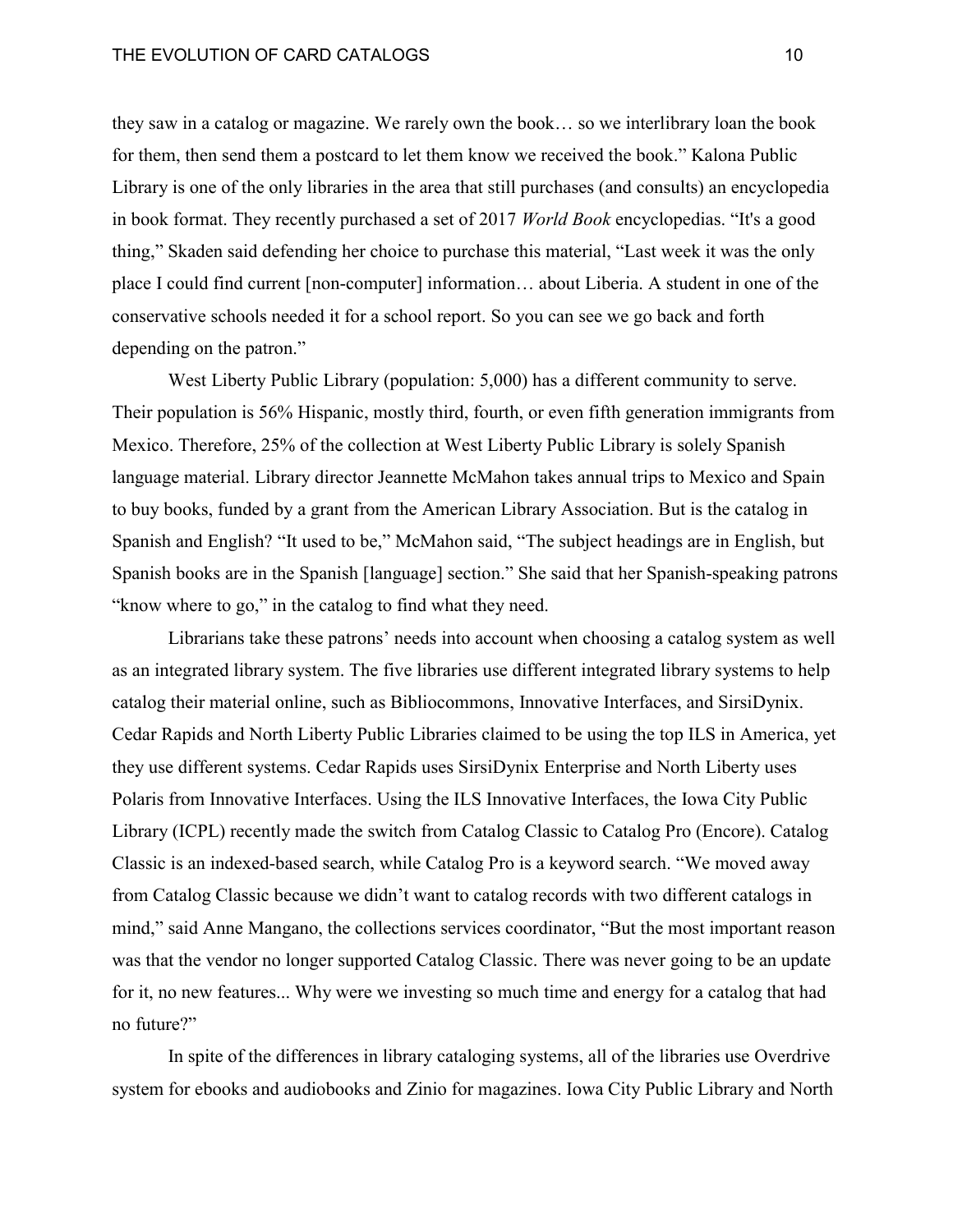Liberty Community Library have bundled their services with another Johnson County library, Coralville Public Library, to make a "Digital Johnson County" catalog on Overdrive. "We are all public libraries with pretty similar missions and pretty similar collection development policies," said Mangano of ICPL on teaming with the other libraries, "Our populations are pretty fluid: moving from town to town, serv[ing] the same workforce, [in the] same school district, etc." West Liberty Public Library uses Overdrive in a different way. McMahon said that she likes to work with the high school coaches, who advocate for Overdrive amongst their teams so that the student athletes can listen to audiobooks while warming up or training. Library director of the Cedar Rapids Public Library, Dara Schmidt, says that Cedar Rapids uses Overdrive and 3M because their ebook and audiobook user scope is so wide, perhaps referencing their wide range in genre interest. Cedar Rapids is also a larger Iowan city with a population of 130,000 people.

Browsability was another factor amongst the various library catalogs. Schmidt called Cedar Rapids Public Library "a browsing library" and makes sure that her catalog also has that function. "We use Enterprise, Overdrive, and 3M," said Schmidt when discussing her cataloging options. Because they have three catalogs to choose from, Cedar Rapids Public Library can serve a wide variety of patrons, which is necessary for their larger town. But even smaller towns like West Liberty Public Library and North Liberty Public Library share that sentiment. In fact, both libraries have completely changed their catalogs and collection organization from Dewey Decimal system to subject/author system. McMahon justified West Liberty's decision to switch by saying, "People browse our shelves like they do the internet." The internet is not sorted by the Dewey Decimal system, and neither is the West Liberty Public Library. Searching by subject, title, or author was very important to the North Liberty Community Library. Jennie Garner, director of the North Liberty Community Library, explained her choice to make the switch by saying, "How do people browse at Barnes & Noble? They sure don't use Dewey Decimal System!" North Liberty Community Library fuses Polaris (ILS) and Overdrive (ebook catalog) because the two are completely integrated. Therefore, when their patrons browse for a title or author online, all of the options, including ebook and digital audiobook, appear under that resource. The organization of the stacks are reflected in the organization of the catalog as well.

People visit libraries, in person and online, to search organized methods of information in order to retrieve more information. Without a catalog or "map," libraries fail to fulfill this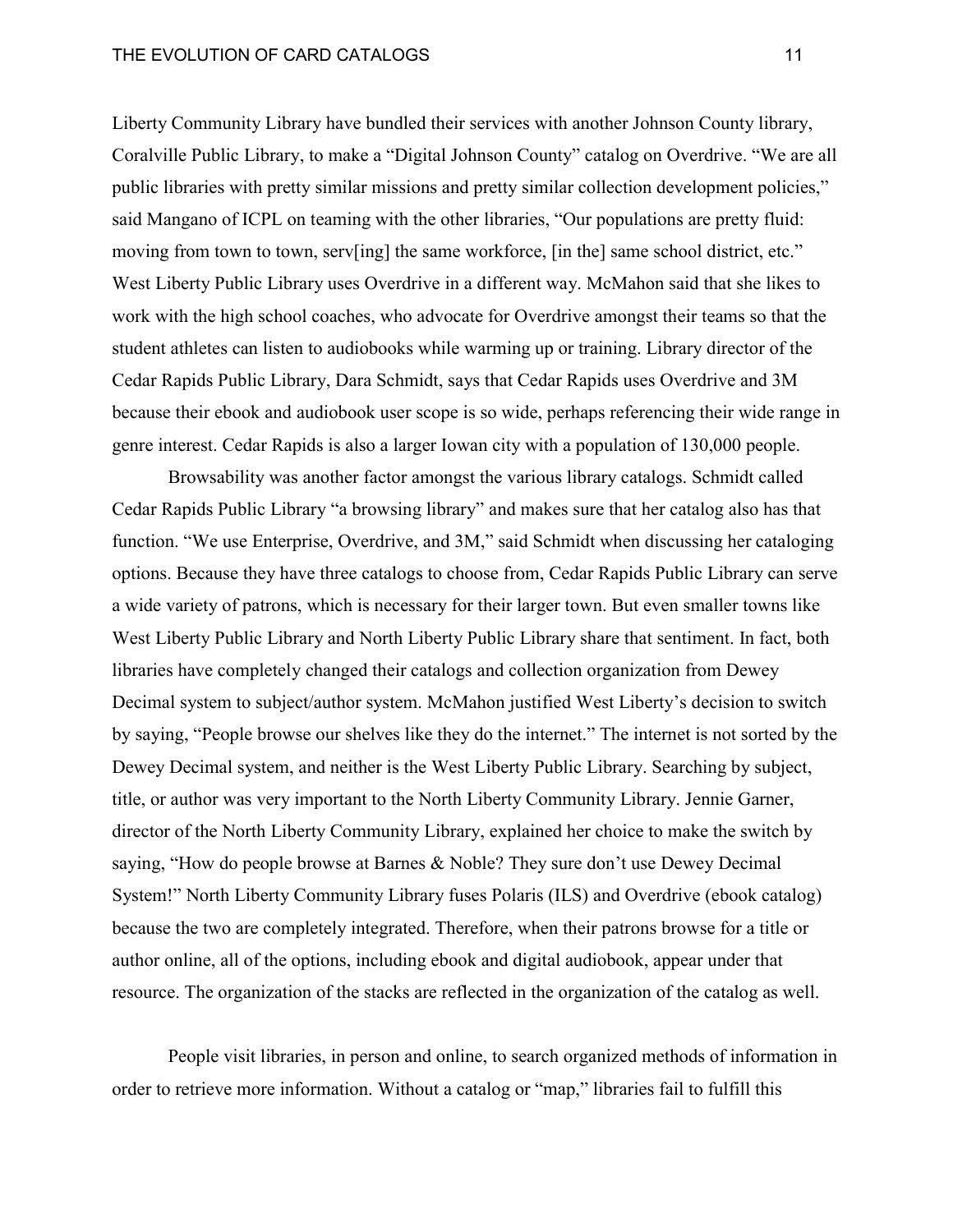# THE EVOLUTION OF CARD CATALOGS 12

mission. Therefore, over the past century, librarians have focused on the efficiency and accessibility of resources like the catalog. By utilizing the technology of any given era—be it typewriters, microfilm, computers, or mobile phone applications—librarians present their catalog in ever neater, more accessible ways. By providing accessibility through technology to those who have specific searching needs, like people with disabilities, catalog-users are more apt to access library services and libraries do their job better. Though libraries in 1900 did not know what kind of future the latest technology would bring in 2017, they still shared the mission of accessibility. Regardless of era and technology, providing accessible and organized cataloging services to library users is the top priority of the public library.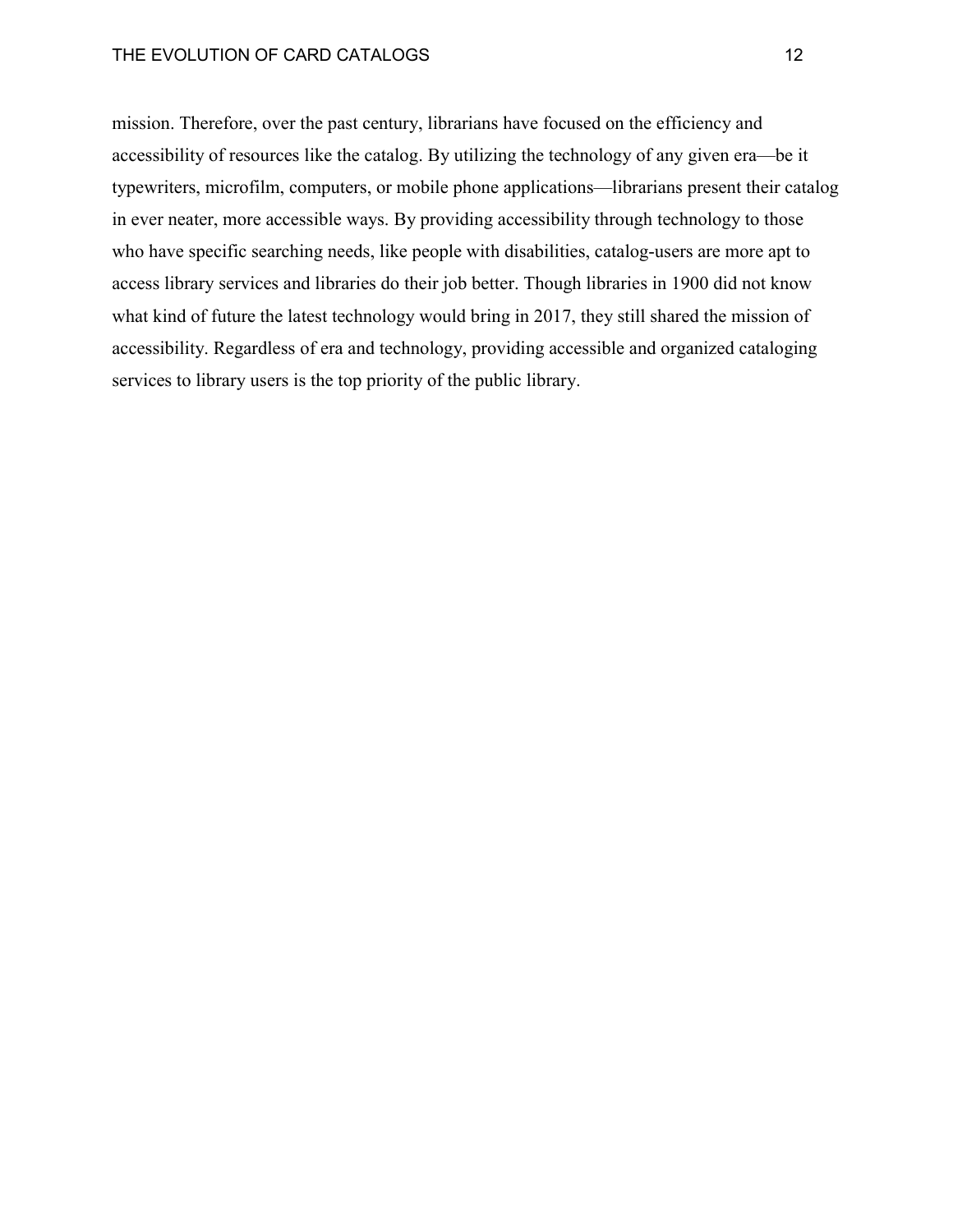# References

Crunden, F. M. 1900. "Typewriters in Libraries." *Library Journal* (April): 158.

Enis, Matt. 2014. "First Read." *Library Journal* (February): 30.

Farkas, Meredith. 2016. "Accessibility Matters." *American Libraries* (September): 54.

- Garner, Jennie. Interview by Chloe Waryan. North Liberty Community Library, February 14, 2017.
- Laud, Richard. 1966. "Microfilm Uses and Products for Libraries." *Bay State Librarian* (April): 7-8.
- Logsden, Kara, Susan Craig, and Anne Mangano. Interview by Chloe Waryan. Iowa City Public Library, January 31, 2017.

Litwin, Rory, and Dianne Cmor. 2014. "Should We Retire the Catalog? Taking Issues." *Reference* 

*and Users Services Quarterly* (Spring): 213-16.

McMahon, Jeannette. Interview by Chloe Waryan. West Liberty Public Library, March 28, 2017.